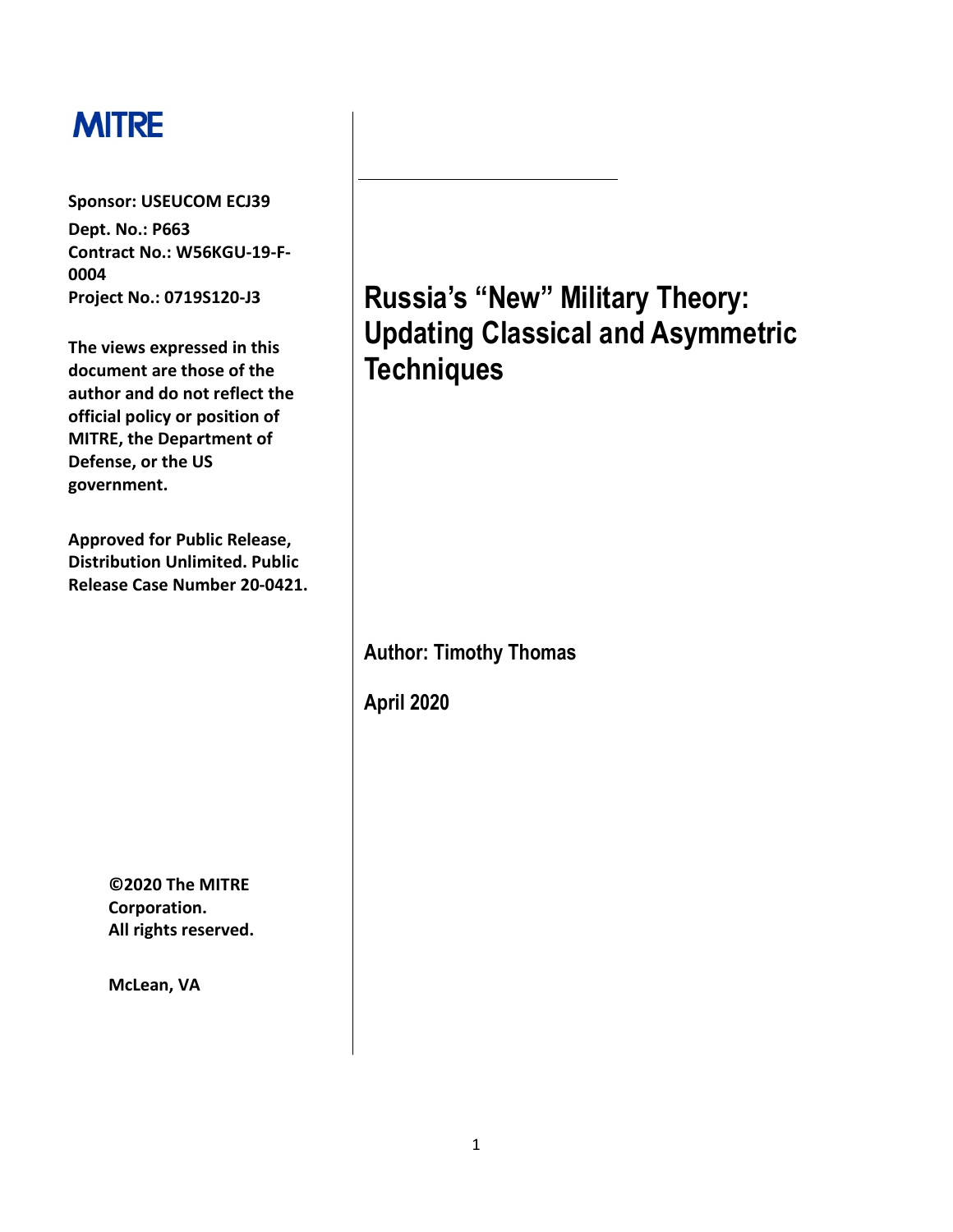#### **Introduction**

A new understanding of warfare appears under development in Russia. Whether it is actually "new" is open for discussion, but ideas were advanced by Russia's top leadership indicating that is the case. In June 2019 Russian Defense Minister Sergey Shoygu stated that modern conflict requires new approaches and that developing a new theory of warfare is the main task of the Armed Forces. Shoygu offered that "conflicts of a **new generation involve a combination of classical and asymmetrical methods** of conducting armed combat, where hostilities are fleeting, and there is simply no time for correcting mistakes."<sup>1</sup> He added that new reconnaissance assets, along with weapons based on hypersonic and laser energy technologies, are impacting the forms and methods of troop operations.<sup>2</sup>

Russian General Staff Chief Valery Gerasimov, in his 2019 presentation to the Academy of Military Science, stated that "Under these conditions our Armed Forces must be prepared to wage wars and armed conflicts of a **new-type using classical and asymmetric methods** of operations."<sup>3</sup> So the focus on classical and asymmetric issues appears well-established among the top levels of Russia's military leadership. Updating these classical and asymmetric methods with new technologies and especially their use in nonmilitary operations is to be expected.

Of interest is that Shoygu mentioned new-generation conflicts while Gerasimov noted conflicts of a new-type. Both concepts have been under discussion in Russian periodicals for several years. New generation was talked about extensively in Vladimir Slipchenko's 2001 book *Noncontact War* as well as in a 2013 article in *Military Thought* by S. A. Bogdanov and S. G. Chekinov. Bogdanov actually had written on new-generation warfare even earlier in the same journal, in 2003. But after 2013, the new-generation concept all but disappeared from Russian writings, appearing again prominently only in Shoygu's 2019 presentation. In the meantime, the term "new type" conflict served as its substitute, to include in the writings of Chekinov and Bogdanov and many others. Maybe this was because General Staff Chief Valery Gerasimov first mentioned the term in 2013 (and not new generation) and again, as noted above, in 2019. Russian authors perhaps wanted to be in lock step with the Chief. Chekinov and Bogdanov, in 2017, stated that new type warfare is not only unique but is "**threatening to become the pivot of**  historical life in the 21<sup>st</sup> century."<sup>4</sup> Not only have Russian theorists stressed the new-type concept over the past five years, but the Chinese military often utilizes the term as well.

When viewed from a distance, new-generation warfare appears to focus on weapons whereas new type warfare appears to focus on the application of a host of various military (blockade, show of force, etc.) and nonmilitary (diplomatic, economic, etc.) ways to control or deter conflict with new technologies. This flip-flopping of concepts between new-generation and new type indicates that Russia's military is still not settled on a formal "naming" concept to describe its approach to the conduct of future war. Since the military chastises those involved in stereotyping, this should come as no surprise. Perhaps stating a case for classical and asymmetric

<sup>&</sup>lt;sup>1</sup> No author or title provided, *Interfax*, 18 June 2019.

<sup>2</sup> No author provided, "Shoygu Speaks on Modern-Day Military Conflicts," *Rossiyskaya Gazeta Online (Russian Paper Online)*, 18 June 2019.

 $3 \text{ V}$ . V. Gerasimov, "The Development of Military Strategy under Contemporary Conditions. Tasks for Military Science," *Vestnik Akademii Voennykh Nauk (Journal of the Academy of Military Science)*, No. 2 2019, p. 6.<br><sup>4</sup> S. G. Chekinov and S. A. Bogdanov, "The Evolution of the Essence and Content of the Notion of War in the 21<sup>st</sup> Century," *Voennaya Mysl'* (*Military Thought)*, No. 1 2017, p. 43.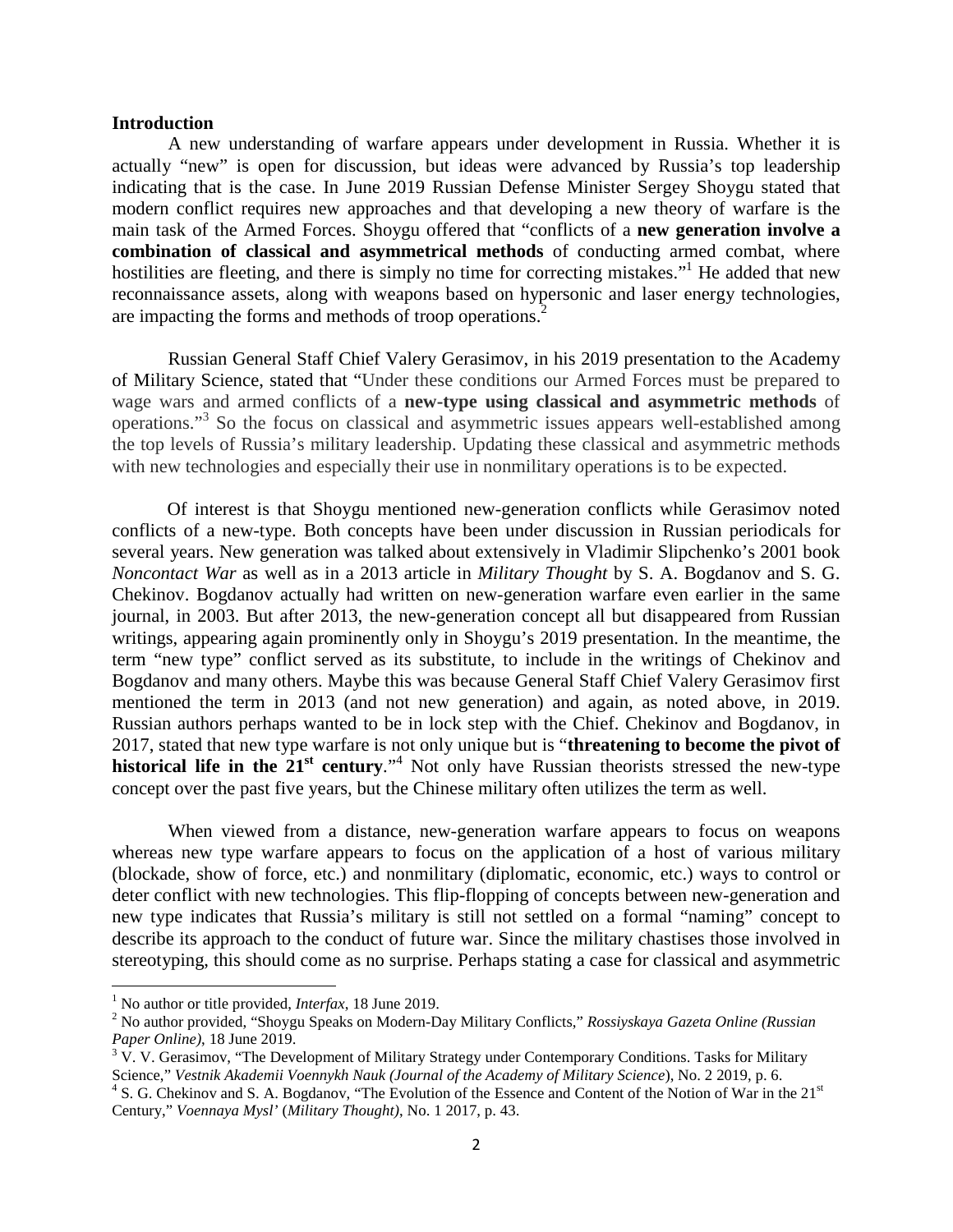warfare is the closest Russia can come to a stereotype or a compromise on new generation and new type. Neither the term classic nor the term asymmetric can be considered as hardly "new."

Regardless, Shoygu and Gerasimov's statements mandate analysts to take a closer look at updates to classical and asymmetric concepts. This is not "much ado about nothing." Russian classical thought considers its traditional military methods capable of confronting the West's (as Russia terms them) hybrid actions. Such specifics are vitally important for analysts to understand, as they are more germane to the Russian preparation for and conduct of operations than the larger scale, hybrid- and gray zone-type concepts often stressed in the West. Since Russian leaders do not intend to stereotype, what they will call this new theory of warfare is not known and may never be formalized. Classical and asymmetric methods may represent the only open source, unclassified answer to Russia's new theory that we will find. However, a study of both updated concepts might produce enough information to allow for calculated guesses as to how Russia intends to fight a future confrontation. The Russian goal may be to construct a plan to win a confrontation before an actual conflict begins using just nonmilitary methods or it may attempt to do so with a combination of both military and nonmilitary means.

This article will focus first on some brief examples of Russian classical methods, especially different ways they can be updated or integrated. That discussion is followed with a consideration of several elements that compose Russian asymmetrical thinking. The article concludes with an examination of a potential scenario involving the integration of classical and asymmetric methods that might be explored in Russian gaming exercises.

## **Classical Components**

Russia's specific home-grown "classical" components (there is no definition of "classical methods" in the Russian military encyclopedia) that influence military operations are those with which many Russian specialists are familiar, to include the following:

- Forecasting, trends, correlation of forces, forms and methods, and operational design; deep strikes, maneuver, mass mobilization; system versus system;
- Military science, military art, disorganizing command and control, focus on the initial period of war and future war, deception, and deterrence; advancements in specific military equipment (for 20 years, electronic warfare, weapons based on new physical principles, reconnaissance-strike and -fire weapons, and aerospace developments have been at the forefront of Russian developments)
- No stereotyping; use of preemption; each conflict has a logic all its own; successive operations; and in the contemporary environment, being the first to obtain information superiority.

These traits often appear in discussions in contemporary military journals. Other applications of classical thought include the use of operational art in space, electronic warfare disorganization, and critical infrastructure destruction. Their integration and synergism in specific scenarios might allow for the attainment of intellectual-information superiority and be an effective way to win a conflict without shots being fired. Russia's focus on these factors are very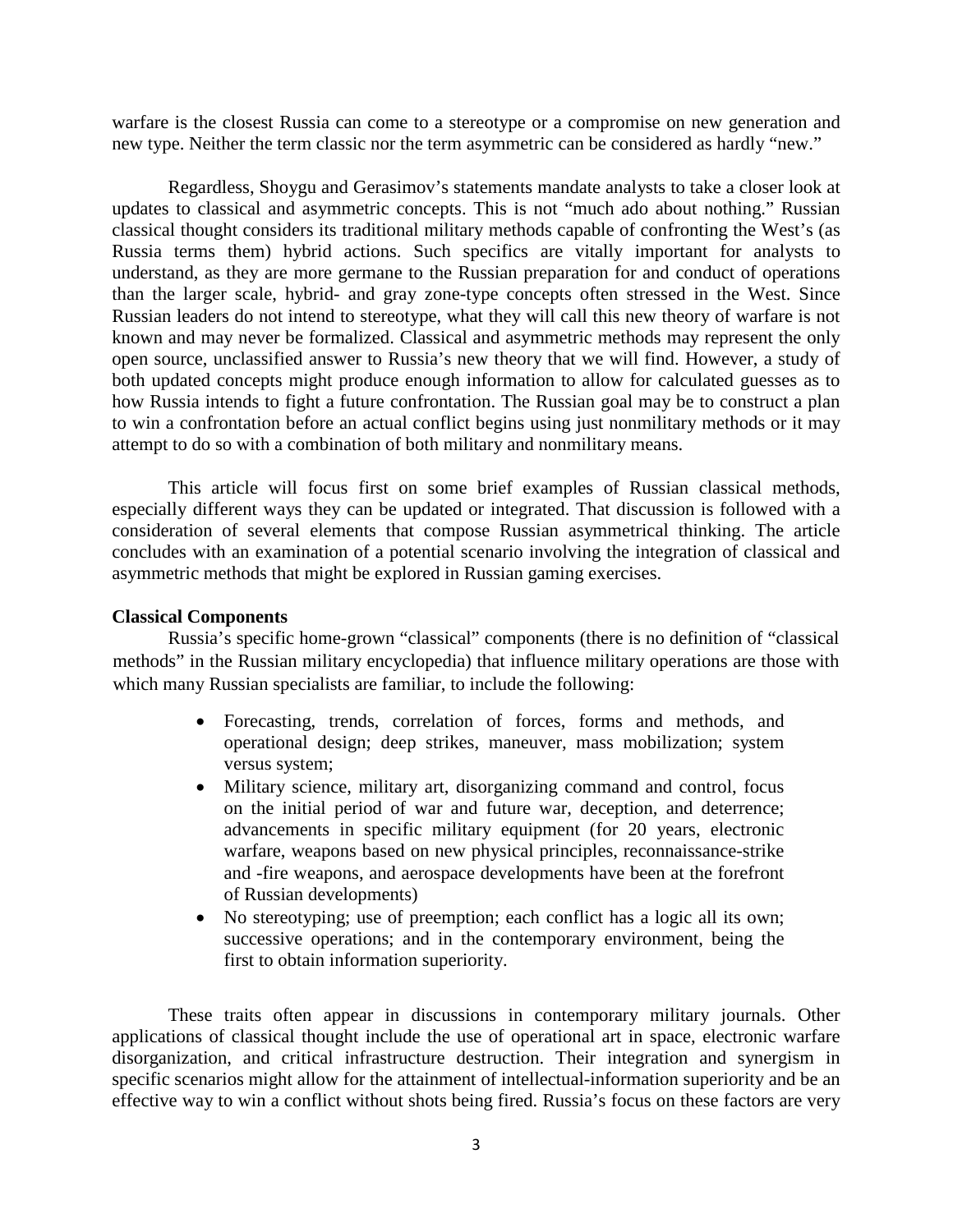different that the US focus on issues such as mission command, tactics, techniques, and procedures, multi-domain operations, kill chains, hybrid war, and gray zone matters. Russian thought utilizes a different set of templates in the assessment of a situation.

What follows are a few examples of how Russia's "classical" elements are used in the works of military authors. Four articles from 2019 are discussed initially and then one past article is considered for its relevance. Two officers, Korabel'nikov and Serzhantov, followed Gerasimov and Shoygu's focus closely and used the same language.

First, A. A. Korabel'nikov, writing in 2019 in the *Vestnik Akademii Voennykh Nauk* (*Journal of the Academy of Military Science*), stated that "types of warfare have broadened, and their content has changed substantially."<sup>5</sup> Further, and most important for this discussion, the Armed Forces must be prepared to "conduct **new-type warfare, using 'classical' and 'asymmetric' methods** of operation."<sup>6</sup> Thus, along with Shoygu and Gerasimov, he stresses the focus on classical and asymmetric concepts, but he also mentions new-type in agreement with Gerasimov's statement. Korabel'nikov added that the principal content of military strategy involves the development of forms and methods of strategic deterrence aimed at preempting the actions of an aggressor-state,<sup>7</sup> an important consideration for Western analysts to keep in mind when trying to unravel the essence of Russian strategy. He stated that the three most important military operations remain maneuver, fire, and strikes.<sup>8</sup> Korabel'nikov ended his article noting that the main thing for military science to study is the "possible nature of military conflicts, to develop a system of forms and methods of operations of both a military and nonmilitary nature, and to determine the developmental trends of weapon systems and military equipment."<sup>9</sup> While military forms and methods of operations have been under study for decades, nonmilitary forms and methods are only somewhat new to the field, since they were discussed in the not-so-distant past.

Second, Andrey Kokoshin, former Secretary of the Russian National Security Council and Deputy Defense Minister, wrote in 2019 in the *Journal of the Academy of Military Science* that trends in artificial technologies have been identified; planning must take account of the correlation of Russia and the US's economic potentials; and verified forecasts of political and military-strategic changes are required, also for planning purposes.<sup>10</sup> While not mentioning classical or asymmetric concepts directly, he did focus on elements (trends, correlation of forces, forecasts) of the classical template.

<sup>&</sup>lt;sup>5</sup> A. A. Korabel'nikov, "The Interrelation among Military Strategy, Operational Art, and Tactics under Contemporary Conditions," *Vestnik Akademii Voennykh Nauk* (*Journal of the Academy of Military Science*), No. 2 2019, p. 35.

 $<sup>6</sup>$  Ibid., p. 36.</sup>

 $<sup>7</sup>$  Ibid.</sup>

<sup>8</sup> Ibid., p 40.

 $<sup>9</sup>$  Ibid., p. 41.</sup>

 $10$  A. A. Kokoshin, "Prospects for the development of the Military Technosphere and the Future of Warfare and Noncombat Employment of Military Force," *Vestnik Akademii Voennykh Nauk (Journal of the Academy of Military Science)*, No. 2 2019, pp. 26-29. The author would like to thank Dr. Harold Orenstein for his translation of this article.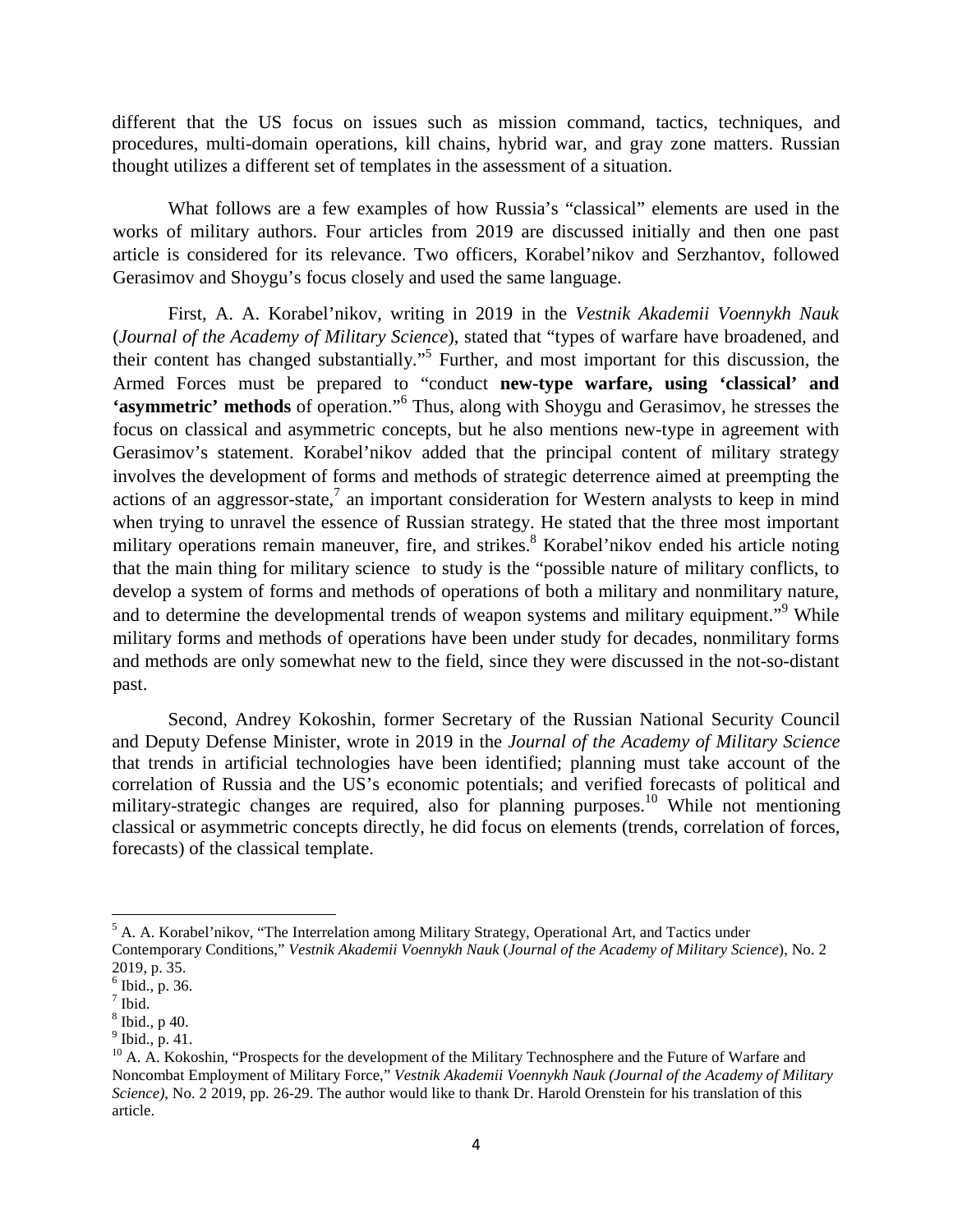Third, Russian analyst V. I. Ostankov discussed in 2019 some standout characteristics of contemporary conflicts and their impact on strategy:

- effects can be felt to the entire depth of an opponent's territory;
- operational paradigms are temporally reduced;
- efforts to disorganize state administration and military command and control are underway; requirements for the development of interservice recce-strike and recce-fire complexes are being generated;
- new forms and methods of deterrence are under development (especially with the use of hypersonic weaponry and weapons based on new physical principles);
- and a strategy of forward presence is envisioned that includes expeditionary  $forces<sup>11</sup>$

Like Gerasimov and others, this author also supported the notion of Aleksander Svechin that each war is a "special case requiring the establishment of its own logic," which again buttresses the thought that Russia sees no reason to stereotype conflict.<sup>12</sup>

Fourth, in October 2019 the Deputy Chief of Russia's Armed Forces Military Academy of the General Staff for Scientific Work, and Chief of the Center for Military Strategic Research, Aleksandr Vladimirovich Serzhantov, returned to the new way of fighting. He stated that Russia must be prepared for both large-scale and local wars. More importantly, he added the following:

Based on the strategy for achieving goals, this can be **classic** (the strategy of the destruction and attrition of the enemy), **asymmetric** (the strategy of indirect operations, and **hybrid** (the combination of all of the known techniques of the conduct of interstate confrontation).<sup>13</sup>

Serzhantov appears, then, to follow the lead of Gerasimov, except for the mention of hybrid. This is one of the first times that a Russian officer has indicated the use of the concept. However, later in the interview he describes it as purely a Western concept associated with flower revolutions. The concept, in his view, erodes borders between regular forces and terrorists and utilizes indiscriminate force and criminal actions.<sup>14</sup> Thus, his use of hybrid in the quote above more likely indicates the combination of classical and asymmetric methods.

Roles among the spheres of armed confrontation include not only traditional ones (land, sea, etc.) but new ones, such as social, digital, energy, and others. Gerasimov has directed research, Serzhantov notes, toward specific projects: determining the possible nature of military

<sup>11</sup> V. I. Ostankov, "The Nature of Contemporary Military Conflicts and Its Influence on Military Strategy," *Vestnik Akademii Voennykh Nauk (Journal of the Academy of Military Science)*, 2019, No. 2, pp. 30-34. The author would like to thank Dr. Harold Orenstein for his translation of this article.

 $12$  Ibid.

<sup>&</sup>lt;sup>13</sup> A. G. Sokolov interview with Aleksandr Vladimirovich Serzhantov, "The Development Trends of Military Art. Doctor of Military Sciences Aleksandr Serzhantov on the Developments of the Center for Military-Strategic Research. Candidate of Military Sciences A. G. Sokolov Conducted the Interview," *Nezavisimaya Gazeta Online (Independent Paper Online)*, 4 October 2019.

 $14$  Ibid.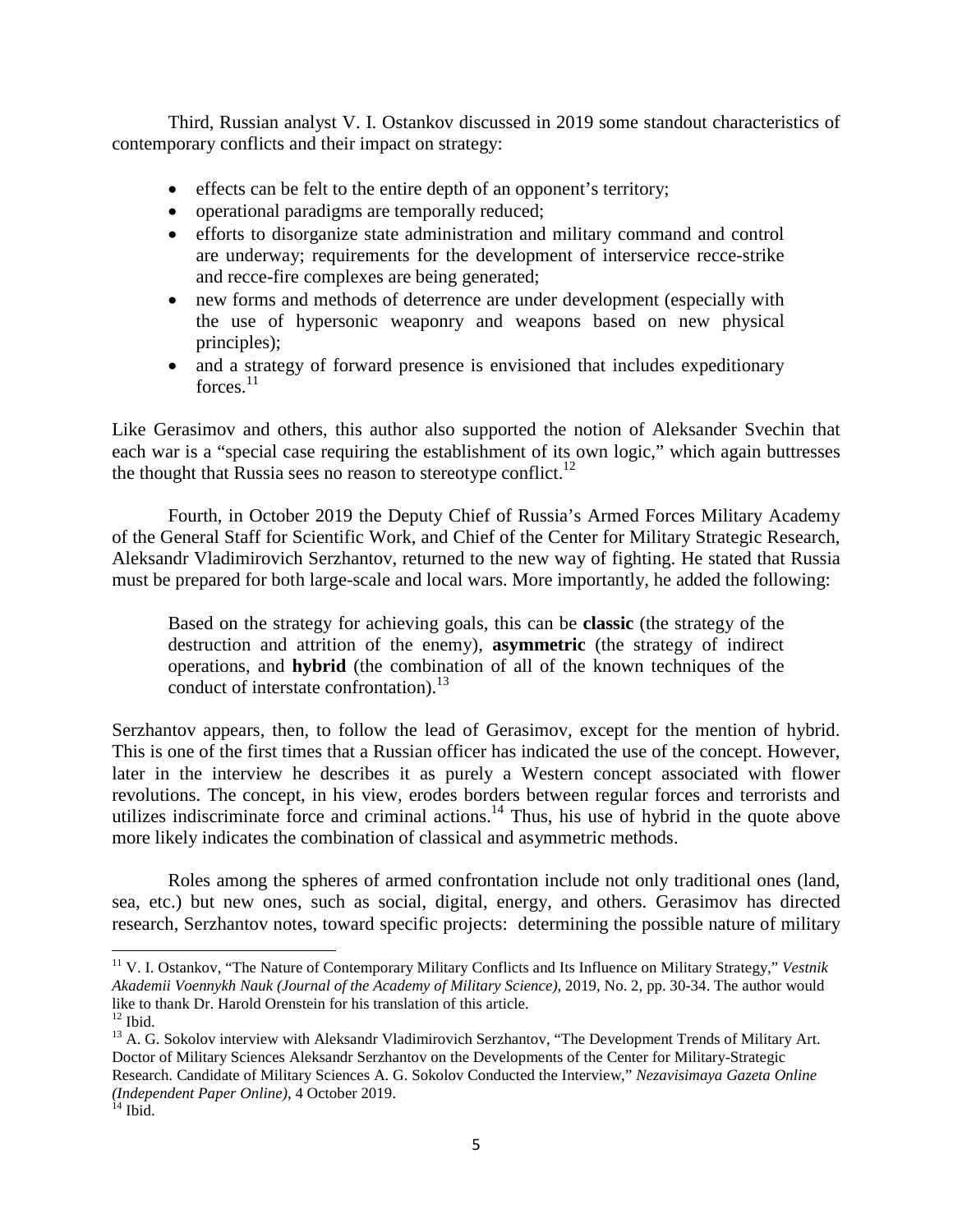conflicts; developing a system of methods and techniques of military and nonmilitary operations; and defining the direction of weapon system and military equipment developments. Serzhantov states that the center of power struggles in the world have shifted to the aerospace, information, and economic administration spheres; and that military operations of the future are associated with the following issues:

- The constant threat of a surprise preemptive electronic-fire strike
- The use of new types of weapons
- The lack of front lines and the exposure of open flanks
- The struggle for the initiative
- And dramatic changes in the situation.<sup>15</sup>

Serzhantov added that the following changes in military art merit the attention of researchers:

- The concentration of men and equipment on the decisive axis will be determined by the massive employment of weapons, not through troop maneuvers.
- Strategic weapons can be used in support of mission at the operational and tactical levels.
- Offensive and defensive operations will converge with the combination of fire and electronic strikes in the future.
- Updates are required in the methods of transforming operations from contactless war into contact war.
- Acquiring special significance is the capability for disabling an opponent's political and economic management infrastructure facilities, communications, and electronic warfare systems.
- Air defense systems will have to be hardened and jam-proofed and become echeloned and multilevel.
- The need for ground troops continues.
- Fire destruction of an opponent prior to the moment of close contact will ensure the continuity of the offensive, surprise, and the momentum of the strikes.
- The fight for air supremacy will be an important characteristic of engagements.<sup>16</sup>

Finally, how might these classical thoughts be integrated or synergized so that they play off one another and strengthen their ability to enable victory before a conflict ever ensues? A strong proponent of synergy in 2003 was Major General (retired), V. D. Ryabchuk, a thoughtful theorist in Russia, who noted the following:

The commander is to be taught not just how to think but how to think in a system way with reliance on combat modeling. Practical application of the synergetic

 $15$  Ibid.

 $16$  Ibid.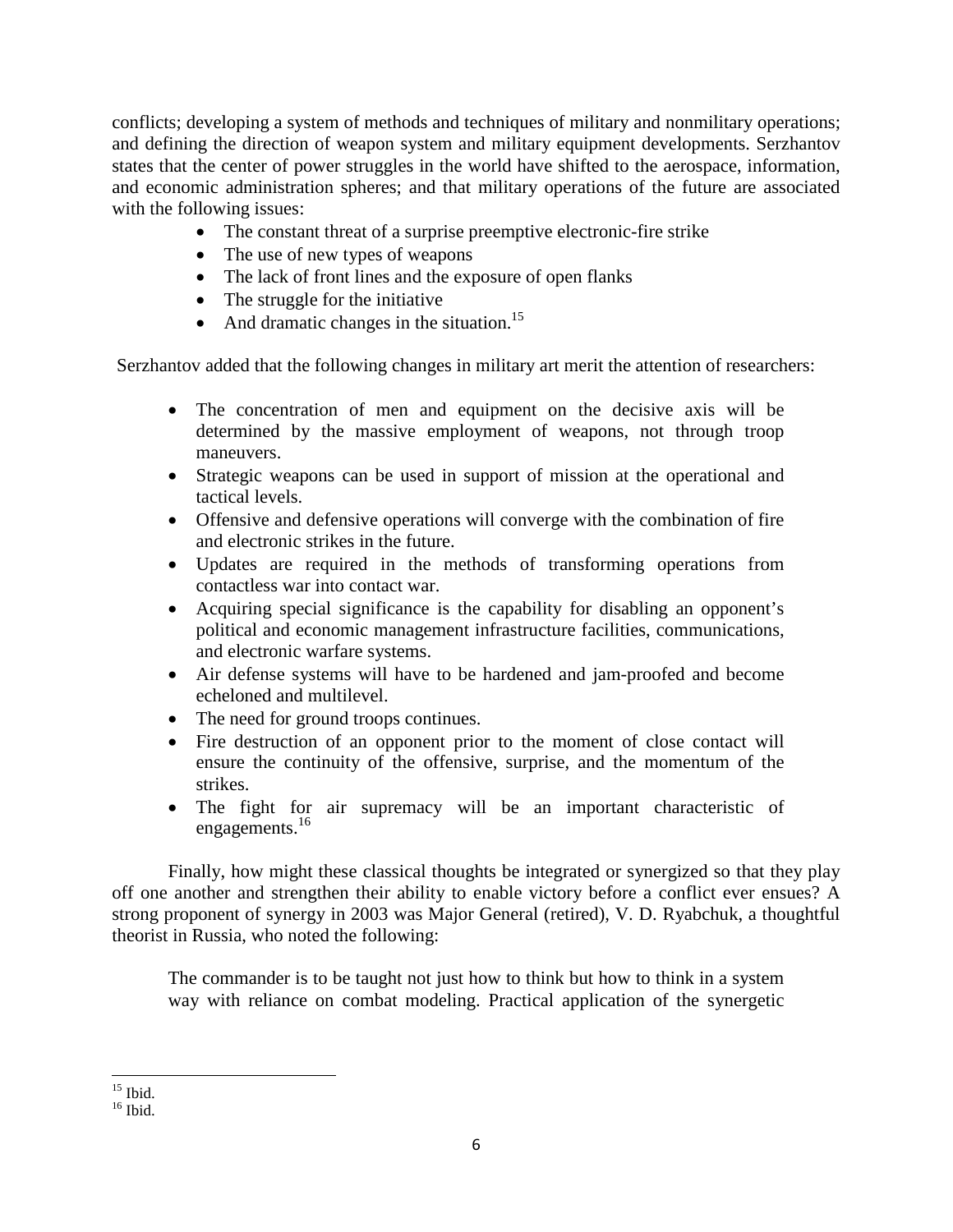approach is chiefly about helping the commander to control an engagement as a whole rather than bit by bit, to control it continuously rather than discretely...<sup>17</sup>

Ryabchuk added that the gist of synergistic thought is not to rely on a single weapon, a single method of military operation, or a single method of investigation.<sup>18</sup> A host of concepts need to be considered. Further, commanders must learn to attain intellectual superiority to control situations. They must preempt the enemy in his thinking, put himself in the enemy's place, and take decisions that the enemy cannot expect.<sup>19</sup> Conversely, if Western analysts don't put themselves in the Russian thought pattern, how will they ever be able to properly forecast Russian future war capabilities and preempt their thinking and actions?

### **Asymmetric Considerations**

I must say that our defense spending is a tiny one-twenty fifth of that in the United States. But we have given thought, of course, as to how to maintain our national security. Our responses will be highly effective and asymmetric—President Vladimir Putin,  $2007^{20}$ 

The other half of Shoygu and Gerasimov's new theory of warfare centered around the development of asymmetric thought. The ability to generate asymmetric concepts relies on an adequate assessment and understanding of the vulnerabilities inherent in how an opponent thinks and formulates decisions; and in the inherent vulnerabilities in the organizational structure of a potential opponents economic, political, social, and information systems. Russia continues to focus on using its asymmetric potential to counter Western superiority. For example, in regard to operational art in space, it was reported on 31 January 2020 that Russia's Cosmos 2542 spacecraft started tailing a secret Pentagon space reconnaissance telescope.<sup>21</sup> This could be an asymmetric way to maintain Russia's national security by not only following but then moving close to and examining Western satellites. The concept is under study in Russia. For example, the Russian periodical *Military Thought* published the article "On Integrating the Means and Methods of Preparing an Asymmetric Response When Ensuring Military Security" in early 2020.

Asymmetric operations are defined in Russia as a strategy of the struggle of a weak side against a strong one, a strategy employed in conflicts between enemies' unequal with respect to economic development or their level of military force.<sup>22</sup> However, that is the soft side to the term's definition. Asymmetric means discussed in Russian publications include what is described as "nonstandard" forms and methods of operations and the use of prohibited means. Clearly, something nonstandard and prohibited (see the asymmetric explanation of Chekinov and

<sup>17</sup> V. D. Ryabchuk, "Enhancing C&C Efficiency in Engagements and Operations," *Military Thought* (in English), Eastview Press, No. 4 2003, p. 140.

<sup>18</sup> Ibid., p. 142.

<sup>&</sup>lt;sup>19</sup> Ibid., pp. 140, 143.

<sup>&</sup>lt;sup>20</sup> No author or title provided, *ITAR-TASS* (in English), 1 February 2007.

<sup>&</sup>lt;sup>21</sup> David Axe, "Why is this Mystery Russian Spacecraft Suddenly Stalking a Secret U.S. Spy Satellite?' *The Daily Beast*, downloaded 31 January 2020 at https://www.thedailybeast.com/why -is-mystery-russian-...

<sup>22</sup> N. N. Tyutyunnikov, *Military Thought in Terms and Definitions, Voennaya Mysl'* (*Military Thought)*, Volume One, Armed Forces of the Russian Federation, 2018, p. 29. This definition was translated by Dr. Harold Orenstein.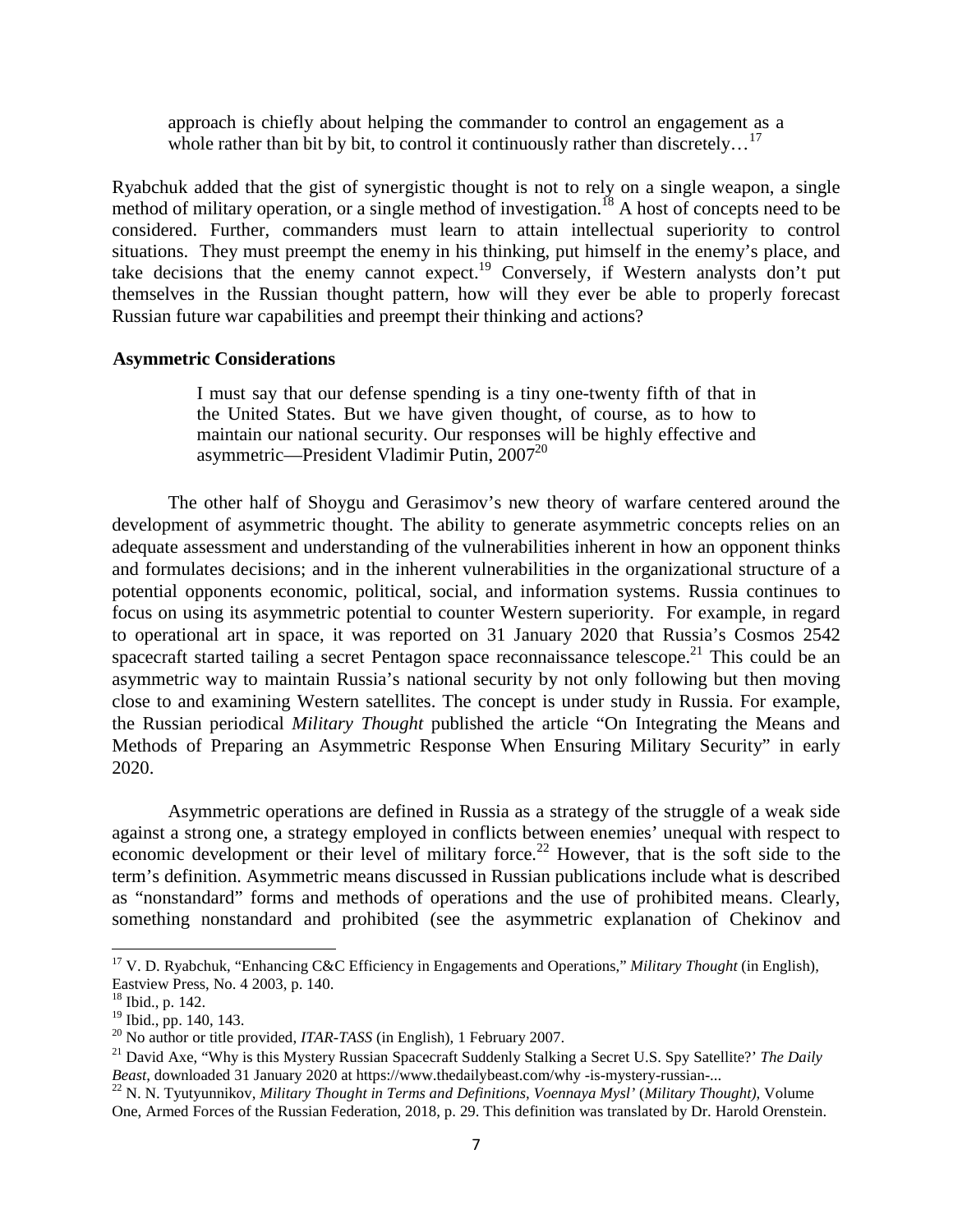Bogdanov below) imply the use of illegal means as an asymmetric method, and such examples represent the hard side of the term's definition.

There are many indicators of what might be termed asymmetric approaches to warfare. Escalating information confrontations with weapon descriptions to deescalate an opponent's confidence in their own systems would be an asymmetric approach, one closely tied to deterrence. Social media can be an asymmetric way to foment chaos and dissatisfaction in the populace, private military companies and trolls can act as asymmetric armies (surrogates) for regular forces on the ground or during cyber operations, and nonlethal weaponry (NLW) can be used as an asymmetric method to generate surprise and even panic, since they can change behavior and influence crowd control. Deception techniques are asymmetric ways to surprise or fool an opponent and in Russia there are various types. They include *maskirovka*, reflexive control, active measures, and other methods that could be classified as asymmetric, since they all go after vulnerabilities of perception or understanding. Russia is expert at the use of plausible deniability and developing new narratives that attempt to affirm where "truth" lies (most often, this includes denying involvement in an action and formulating other, inaccurate, ways the action took place). Thus, many types of asymmetric operations are possible. The most important way to counter these asymmetric approaches is to further one's understanding of the concept in Russia and its numerous components.

On occasion Russian publications openly discuss and describe asymmetric concepts and operations. In 2010 on the pages of the journal *Military Thought*, authors S. G. Chekinov and S. A. Bogdanov stated that asymmetric operations in the military sphere may include the following:

- The implementation of measures that induce apprehension in the opposing side concerning the intentions and retaliatory steps of the Russian Federation;
- Demonstrations of the readiness and capabilities of a Russian Federation troop (force) grouping in a strategic sector to repel an invasion with consequences that are unacceptable for the aggressor;
- And operations by troops (forces) to deter a potential adversary that envisage the guaranteed engagement of his most vulnerable military and other strategically important and potentially dangerous facilities with the aim of convincing him of the futility of an attack. $^{23}$

This concept of asymmetry appears closely tied to deterrence, as did the escalate to deescalate concept noted above. Asymmetric operations can be unpredictable since they can rely on the use of prohibited means. They can also project the inability of a stronger side to defend a position against a weaker yet innovative opponent.<sup>24</sup>

The authors ended their article on an ominous note about the use of prohibited means, describing the application of asymmetric operations based on precision-guided munitions along with the use of sabotage and reconnaissance teams to a European environment. Targets could include European economic facilities and other types of infrastructure important for the

<sup>23</sup> S. G. Chekinov and S. A. Bogdanov, "Asymmetric Actions to Ensure Russia's Military Security," *Voennaya Mysl'* (*Military Thought),* No. 3 2010, p. 21.

 $^{24}$  Ibid., p. 16.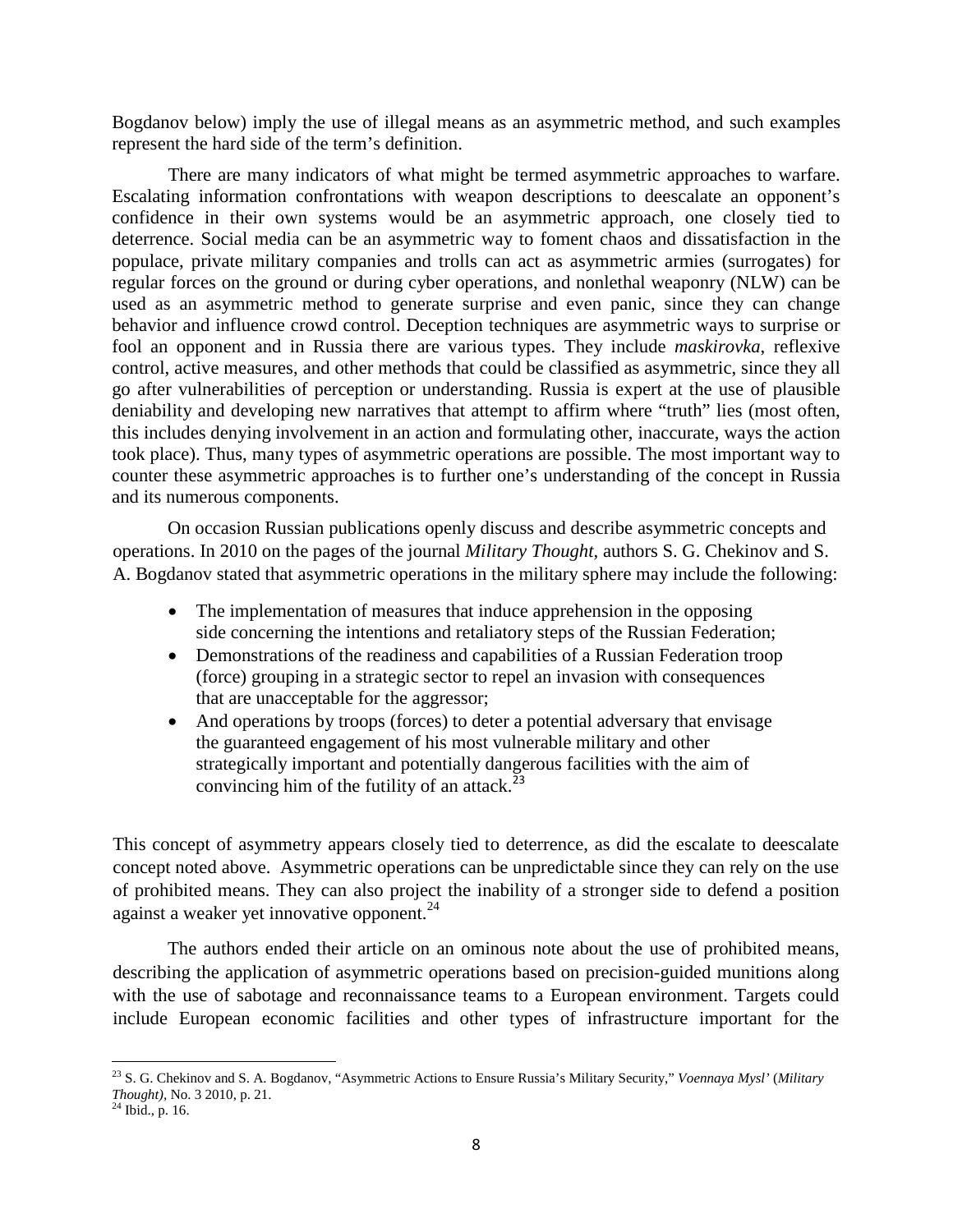population's survival. State or military command and control installations, industrial enterprises, the fuel and energy sectors, critically important communications facilities, and installations posing a significant hazard (dams, nuclear power stations, chemical plants, etc.) are all elements on the target list. This would create the prerequisites to compel an adversary to cease operations on terms favorable to Russia.<sup>25</sup>

Finally, in an extensive 2015 article outlining "new-type" warfare, then General Lieutenant Andrey Kartapolov, at the time the Chief of the Operations Directorate of the Russian General Staff, discussed asymmetric operations. He stated that nonstandard forms and methods are being developed for Armed Forces deployments. Each conflict requires a different set of asymmetric operations that fit the logic at hand.<sup>26</sup> Asymmetric operations are conducted with the aim of eliminating (neutralizing) enemy advantages while subjecting him to damage using minimal expenditures. He listed the principles of asymmetric operations as follows:

- Covertness of preparation for and conduct of operations;
- Persuasion of the weak side to use prohibited means to conduct military operations;
- Concentration of efforts against the enemy's most vulnerable locations (targets);
- Search for and exposure of the enemy's weak points;
- Imposition on the enemy of one's own variant (one's own will) for the course of the conflict;
- Low resources expenditure of asymmetric operations with respect to enemy actions<sup>27</sup>

#### **A Potential Scenario for "Noncontact" Warfare**

With this background in mind, what would an integrated concept that takes advantage of classical methods and attacks on asymmetric vulnerabilities in an opponent's way of thinking or in an opponent's equipment/systems look like? The following scenario offers one version of how the application of these classical and asymmetric factors might be used by Russian leaders contesting a potential opponent on the contemporary battlefield.

The development of a plan for a synergistic attack on another nation designed to win victory before an actual conflict begins would start with an assessment of the intellectualinformation confrontation in the technosphere, a term that Kokoshin used to address the new battlefield context. Attention would be paid to ensuring that the proper correlation of forces (political, military, information, economic) were calculated and that the proper forms and methods for the conduct of a future war were in place. Information superiority in all realms would be sought and precise plans made about various scenarios that might develop, all before operations in the initial period of war were conducted. Cyber exploitation of vulnerabilities

<sup>25</sup> Ibid., pp. 21-22.

<sup>&</sup>lt;sup>26</sup> A. V. Kartapalov, "Lessons of Military Conflicts and Prospects for the Development of Resources and Methods of Conducting Them. Direct and Indirect Actions in Contemporary International Conflicts," *Vestnik Akademii Voennykh Nauk (Journal of the Academy of Military Science)*, No. 2 2015, pp. 35-36. The author wishes to thank Dr. Harold Orenstein for his translation of this article from Russian to English.

 $^{27}$  Ibid, p. 35.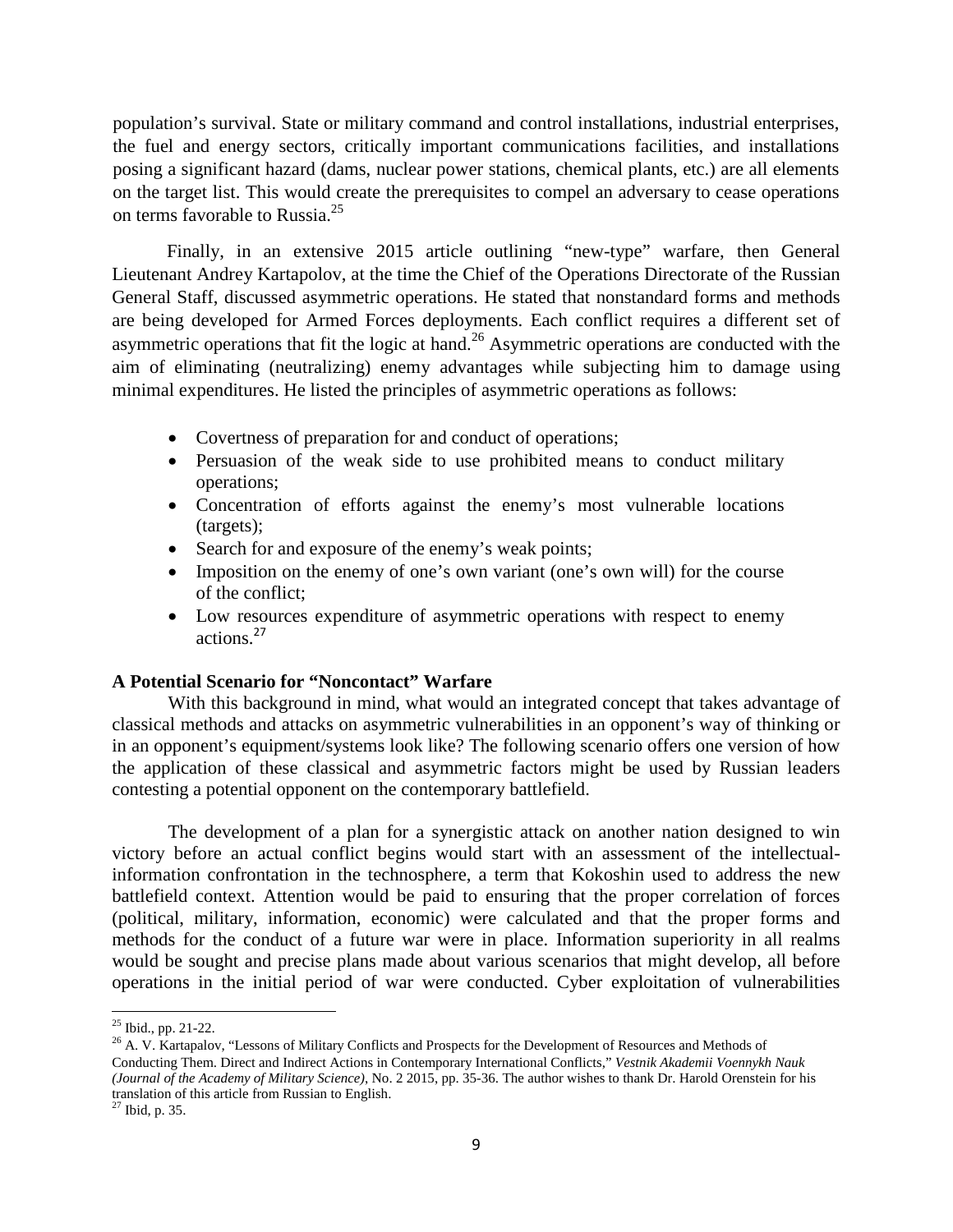would most likely turn the initial confrontation into a system on system confrontation. Critical infrastructures identified ahead of time would be targeted through the concept of special operations to destroy critical infrastructure targets (SODCIT). This process would utilize not only cyber means but would possibly include Global Positioning System (GPS) disruption and the use of Russian anti-satellite capabilities. GPS disruption would also cause disorganization in command and control issues of a targeted nation. Infused into the concept would be asymmetric uses of surprise, social media (to produce chaos in the population), surrogate and special forces use behind enemy lines or among the population, and the identification of other vulnerabilities that could be exploited in a timely manner. The escalation of a conflict to the point where systems are down, signals broken, and command and control (to include nuclear) disorganized would be so designed to lead to an opponent's decision to stand down, with Russia thereby deescalating the conflict without a shot being fired. Asymmetric means inserted in the scenario would be centered around deception techniques to cause the opposing force to make incorrect decisions, the use of surprise and "nonstandard" forms and methods, and the use of prohibited means, implying that illegal means would be under consideration. Russian military academies would politically and militarily game such scenarios for potential use in support of advice offered by the General Staff.

For example, General Staff Chief Gerasimov noted at a meeting of the Academy of Military Science in 2019, in regard to classical and asymmetric forms, that the main thing for military science today is to determine the possible nature of military conflicts, develop a system of forms and methods of operation of both a military and nonmilitary nature, and determine trends for the development of weapons and military equipment systems.<sup>28</sup> He added that:

As before, the principle of achieving surprise, decisiveness, and continuous strategic operations is pertinent. Operating swiftly, we must preempt the enemy with our own preventive measures, identify in a timely fashion his vulnerable areas, and create threats of causing damage that are unacceptable to him. This will ensure that the strategic initiative is seized and maintained.<sup>29</sup>

Of these comments, the one that sticks out most prominently is preemption. Gerasimov used the concept six times in the 2019 presentation. The basis of Russia's "strategy of active defense," he noted, includes the preemptive neutralization of threats to national security. $30$ Preempting the enemy before engaging in the initial period of war allows Russia to be "a step ahead." He tasked the Academy to construct a method for the holistic destruction of the enemy<sup>31</sup> (Gerasimov used the term "comprehensive destruction of the enemy" four times in his 2018 presentation). The implication of such a statement is the use of all strategic means available to conquer an opponent.

### **Conclusions**

 $^{28}$  V. V. Gerasimov, "The Development of Military Strategy...," p. 11.

 $^{29}$  Ibid., p. 8.

 $30$  Ibid., p. 7.

 $31$  Ibid., p. 9.